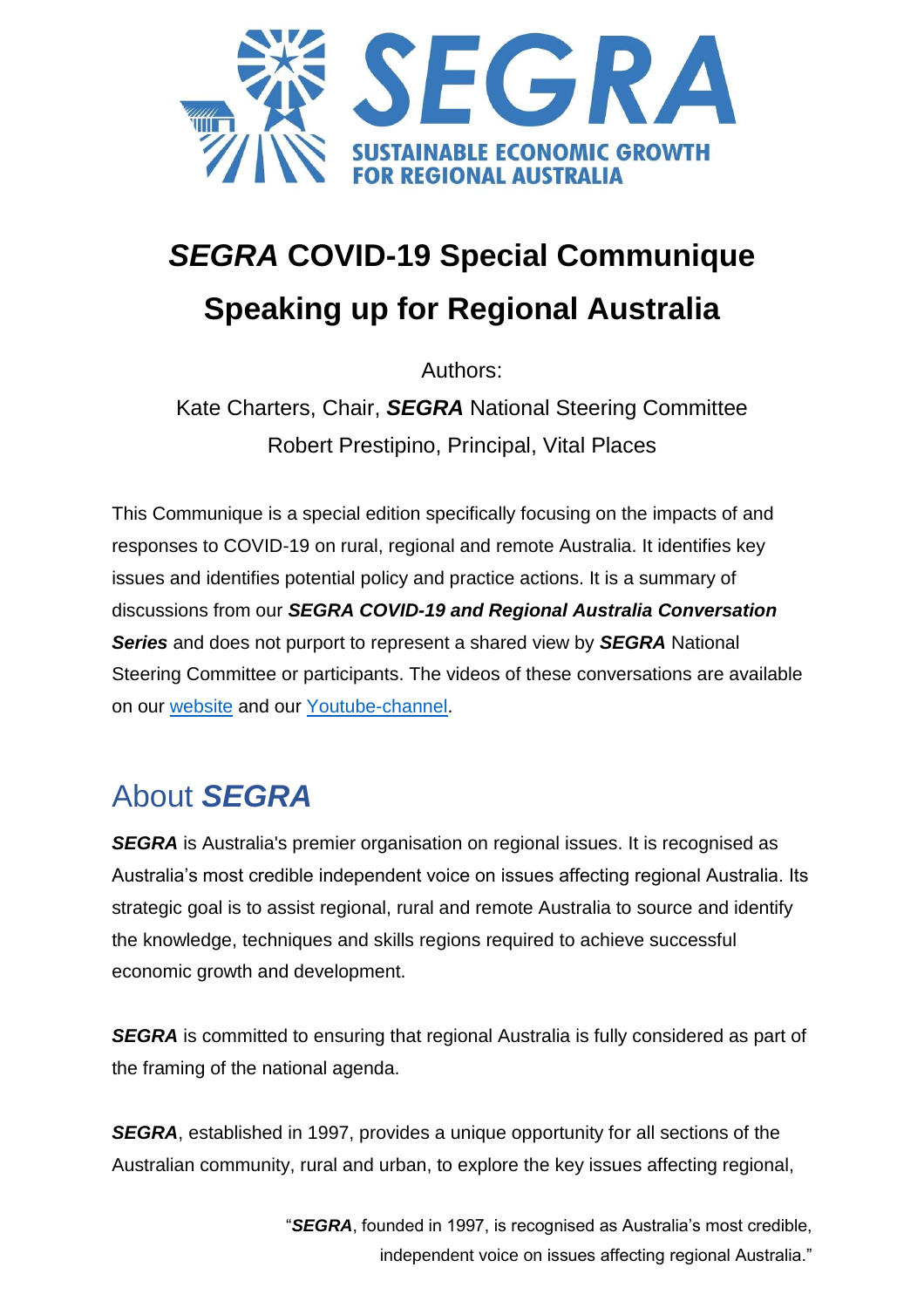

rural and remote Australia and be part of providing positive sustainable outcomes to ensure future prosperity.

*SEGRA* has led the way in being cross-sectoral and multi-disciplinary, bringing together practitioners, policy makers, researchers, business, community, health, social services and the not-for-profit sector.

**SEGRA** is a practice community of over 11000 people representing economic, community, health, social services and sustainability practitioners, all levels of government, researchers, elected representatives and business.

As such, it is the upholder of extraordinary collective expertise across regional, rural and remote Australia and is widely respected by governments, universities and regional development practitioners.

**SEGRA** is unique in that it is grass roots and practitioner driven. It has particular expertise in the area of implementation of government policy and projects.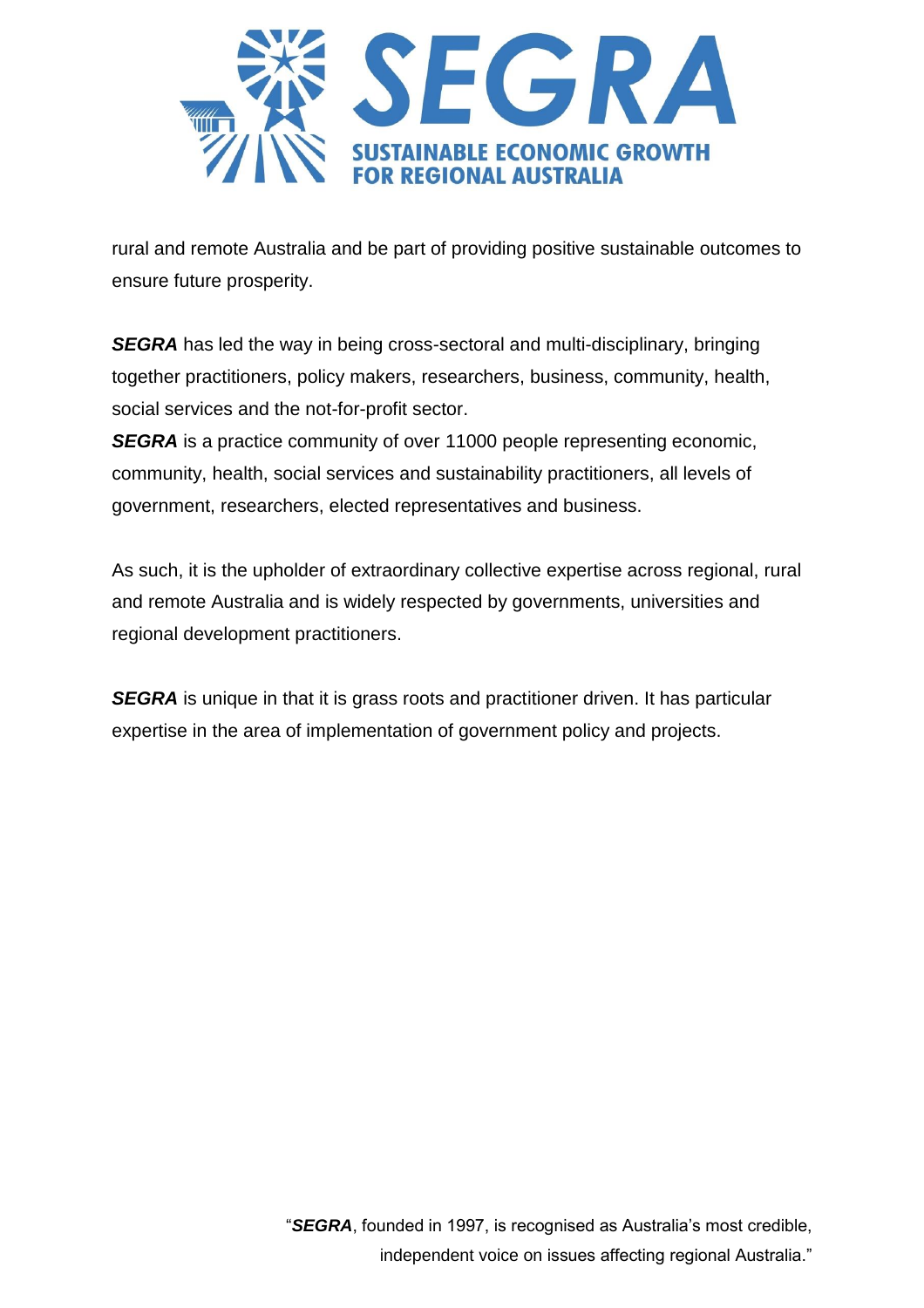

# **10 Underpinning Principles**

- 1. **Refocus** your strategic and business plans including risk assessments of supply and demand chains, continuity plans, relaunch strategy
- 2. **Expand** digital capability embrace consumer online shift, improve internet skills
- 3. **Recognise** the mental health impacts of drought, fire, COVID-19, social isolation, work casualization
- 4. **Strengthen** economic diversification
- 5. **Encourage** institutional knowledge transfer
- 6. **Communicate:** the right information to the right people at the right time
- 7. **Facilitate** fast access to support package
- 8. **Retain** economic vitality: create new networks or support existing and client focus, seek out and encourage innovators
- 9. **Strengthen** place-based responses
- 10.**Utilise** data to: understand your region which industries have been impacted, where are the opportunities for growth

#### **Across our 19 conversations we canvassed:**

- 1. How to sustain the social fabric of our communities and build resilience?
- 2. How do we retain economic capability? and;
- 3. How to invest now to build capability?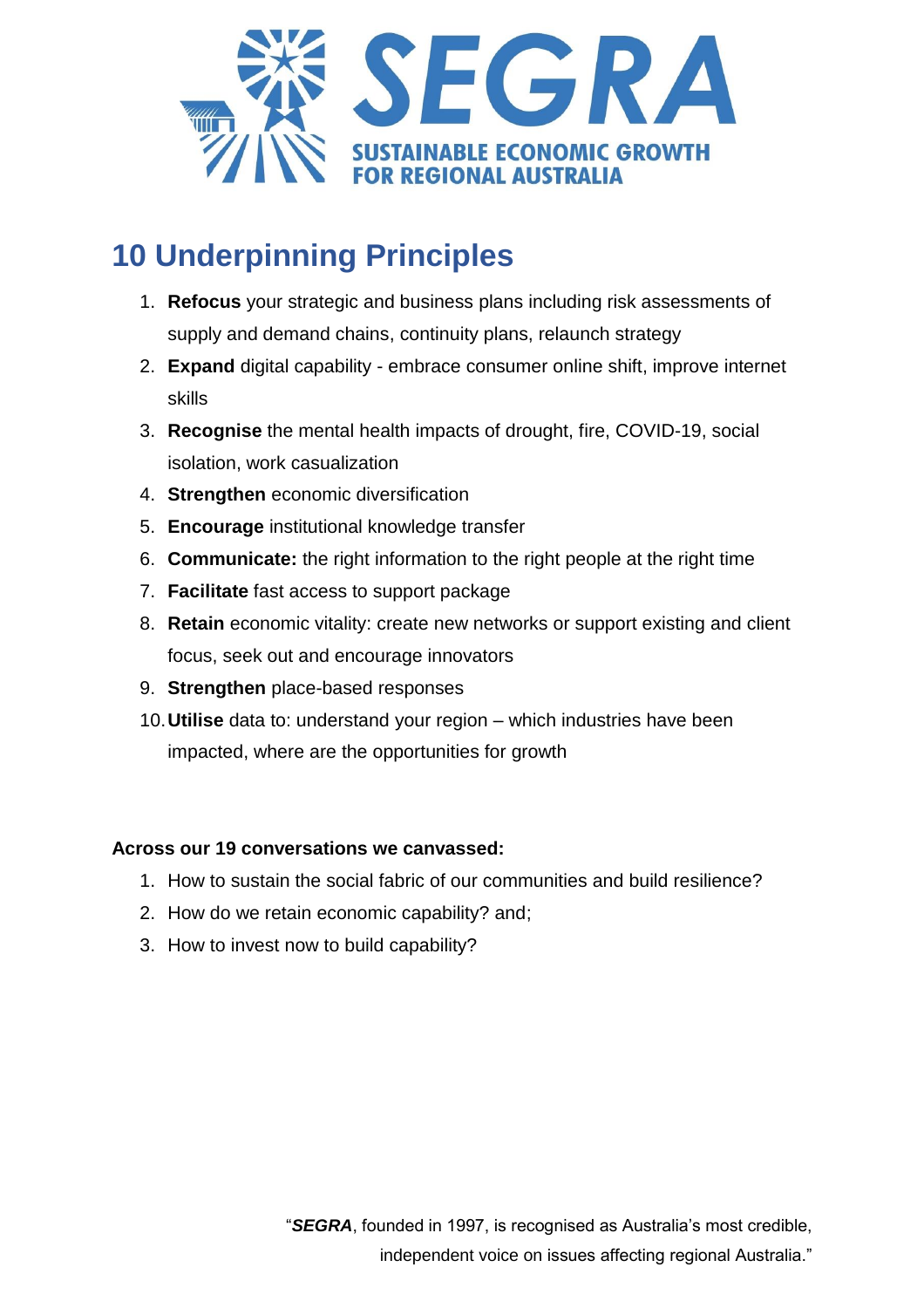

# **Potential action agendas**

**1. How to sustain the social fabric of our communities and build resilience?**

The year 2020 has been devastating for many parts of regional, rural and remote Australia dealing with floods, bushfires, and the COVID-19 pandemic. Whilst many regions are resilient, community leaders need to be very much at the forefront working to maintain and build resilience in their communities. A key issue identified in our webinars have been the importance of locally relevant communication – getting the right information to the right people at the right time. There needs to be strong communication strategies from government and Chambers of Commerce and Industry. Governments at all levels have provided regularly updated and useful information. A list of relevant websites can be found [here.](https://segra.com.au/latest-news/a-conversation-for-regional-australia-about-covid-19/)

*It was noted leaders don't need all the answers – your teams will be having good ideas too.*

Communities in regions, rural and remote Australia will suffer significant impacts from the loss of casual jobs especially in the retail, services and hospitality industry (estimated to be 1 in 4 jobs). These jobs are traditionally filled by casual and young labour. Strategies going forward need to acknowledge the importance of younger people and seasonal workers to rural economies.

One of the highest risks will relate to the mental well-being of individuals in the regions and it will be important to promote access to mental health services and telehealth as a matter of high priority. Particularly vulnerable groups will be the already socially isolated, people with disabilities and people other social difficulties.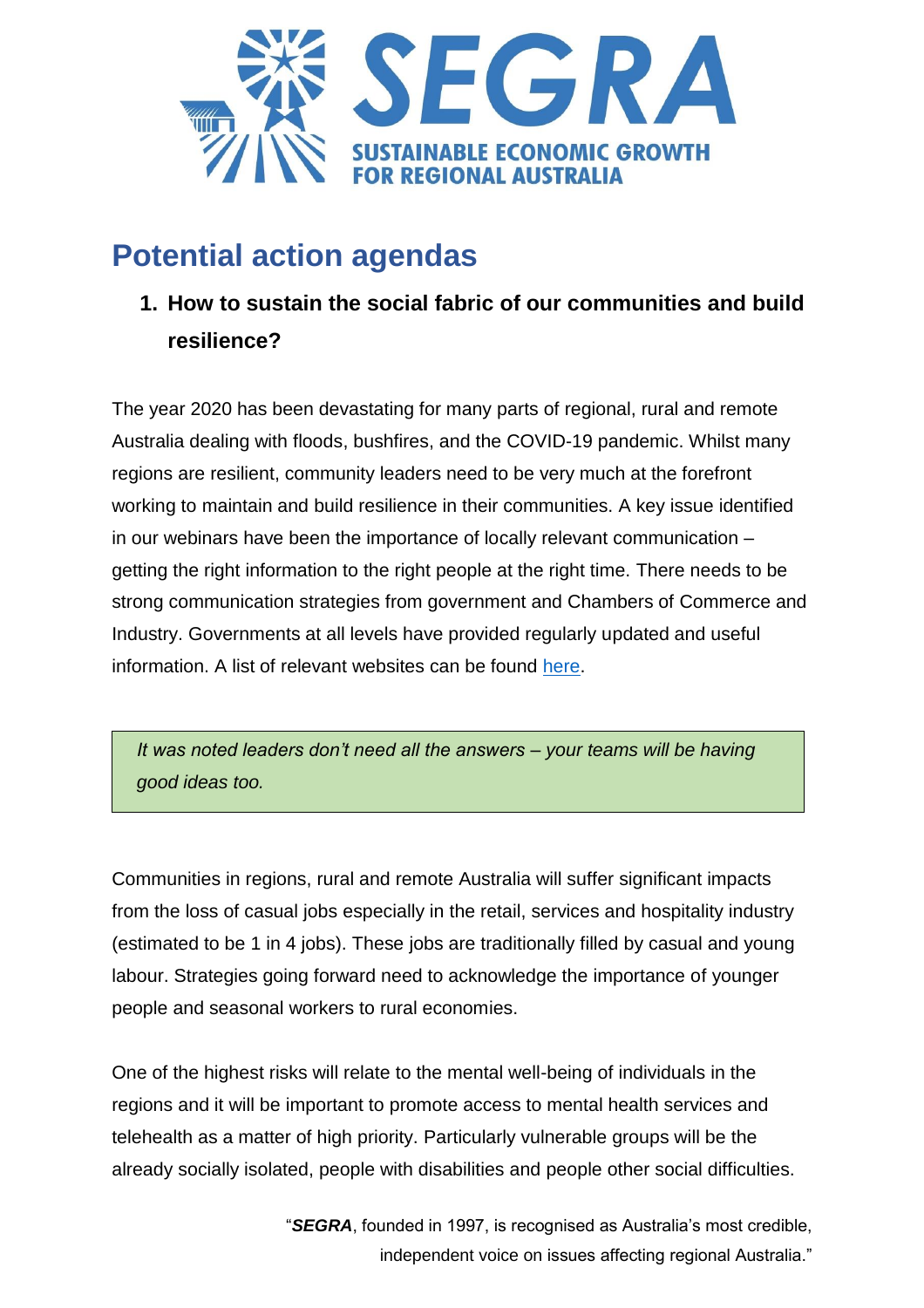

This being said, it must also be acknowledged that there has been some rediscovery of the caring community. Regional, rural and remote communities have an advantage over large urban agglomerations in that they traditionally live with social isolation restrictions due to geographical distances.

Many of the inter-agency arrangements formed during crises could be useful mechanisms for co-ordinating response in COVID-19. Mackay Regional Council has established an Economic Resource Group – an interagency group including RDA, EDOs, State Development, Chamber of Commerce and Resource Industry Network to tackle economic impacts of COVID-19.

Community engagement, particularly by local government is vital to retain trust and avoid the negative side effects of social isolation. Enable crisis story telling within communities

Mainstreet events and festivals post COVID-19 may assist in rebuilding community identity. Local innovators are already using zoom to maintain connectivity e.g. musicians, libraries and community hubs. There may be an opportunity for local councils to make Zoom more accessible.

RDA Darling Downs South West has been involved in a project that asked the community to define its own resilience indicators. Those identified in order of priority include: economy, infrastructure and services, natural environment, health and wellbeing, fulfilment and connectivity, community and decision making.

Many more people are working from home and have a presence in their communities during the week. This may be an ongoing trend as employers become familiar with out of office workplaces. This may change the nature of city suburbs. Regional, rural and remote Australia already have the edge in terms of remote working practices.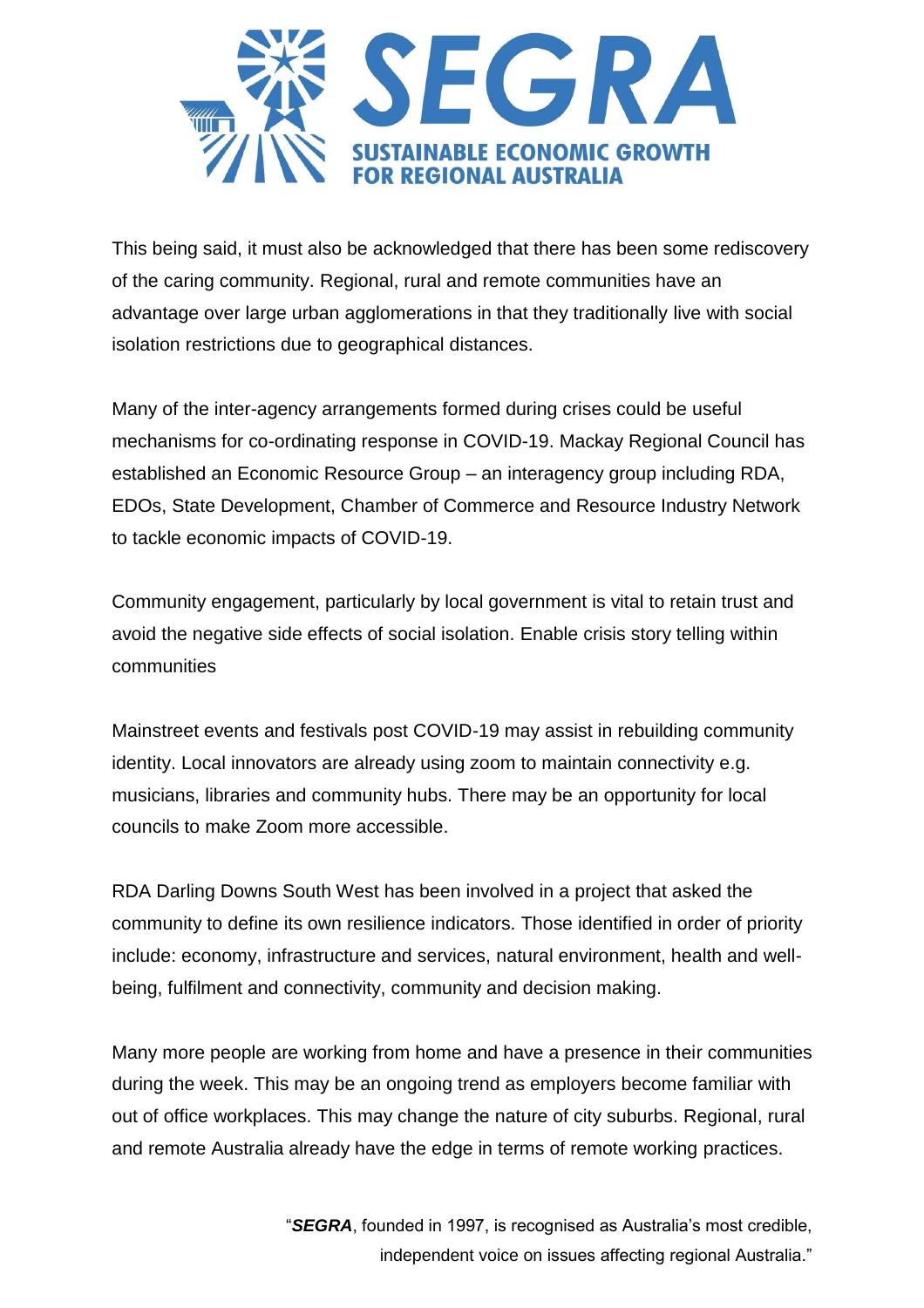

*The trend towards place based and ground up initiatives for future actions and solutions was strongly supported.* 

### **2. How do we retain economic capability?**

Now is a critical time for businesses in regional, rural and remote Australia to reexamine their strategic plans and continuity plans. It is also a valuable time to bring marketing up to date and ensure a presence in their customers' minds. Businesses need to be ready to start up immediately once the opportunity arises.

Budgets and cash flow need to be redone/reviewed regularly with new assumptions – it will not necessarily be a linear process. Businesses may need to identify a few key revenue providers to nurture/retain.

Businesses need to take advantage of the positive assistance being made available especially through the different levels of government.

Businesses need to develop risk profiles in both supply and demand chains. A refocus on local procurement going forward may be appropriate.

Business need to prepare for changes in consumer behaviour – e.g. more use of digital technology.

*Create a cluster of mainstream businesses to optimise opportunities or growth and renewal.*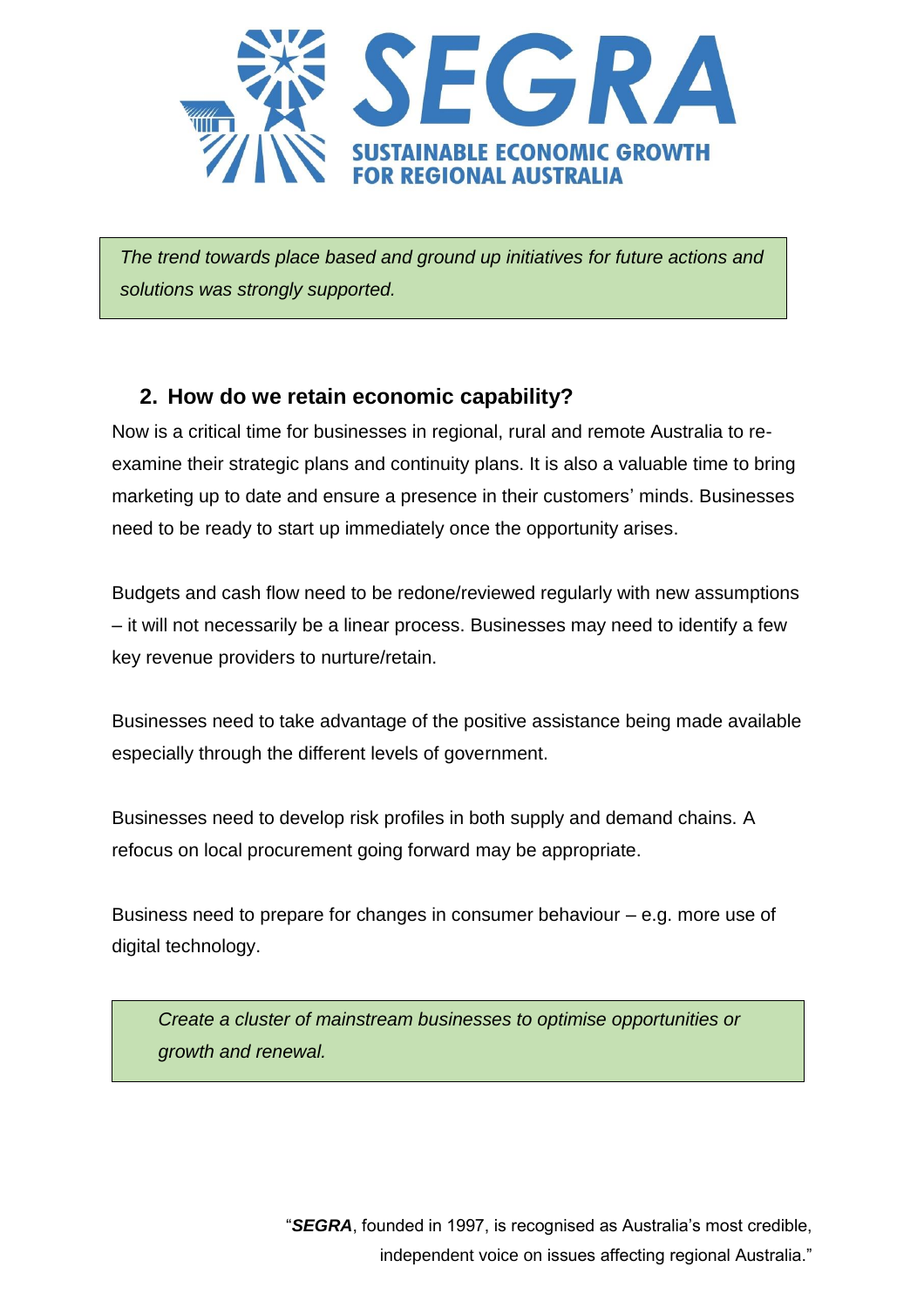

Regions, rural and remote areas need **all** of their Mainstreet to survive – the sooner they are back and operating, the better. There will not be much lead time so businesses should be working on their 'back to business plan now'.

It will be important for businesses to develop digital literacy – this is already happening as people are forced towards using the internet. Research would indicate there is an emerging trend to the development of small businesses on the internet, many started by women.

Some businesses will not survive in their current form – these businesses need to be looking at start-up opportunities and ways they might diversify. Business need to be using their down time to identify global opportunities and to work on new ideas to test what makes a good idea.

Networks between regional hubs, local economic development officers, Chamber of Commerce and universities will be essential. Universities could play an important facilitating role – many good ideas turn into small businesses rather than global businesses in the absence of a critical mass of expertise. Physical clusters of entrepreneurs will become virtual clusters of entrepreneurs.

Regional universities play a critical role in their communities and need to review and update their community engagement strategies to reflect the impacts of COVID-19 and how they will move forward post pandemic. This is an important opportunity for communities and universities to work together, particularly in terms of knowledge transfers.

Know your region's identity and values, understand trends. It is of great importance of getting accurate data to inform decision making – two sources were identified: .id and Remplan. We are all making decisions without all the information, but we need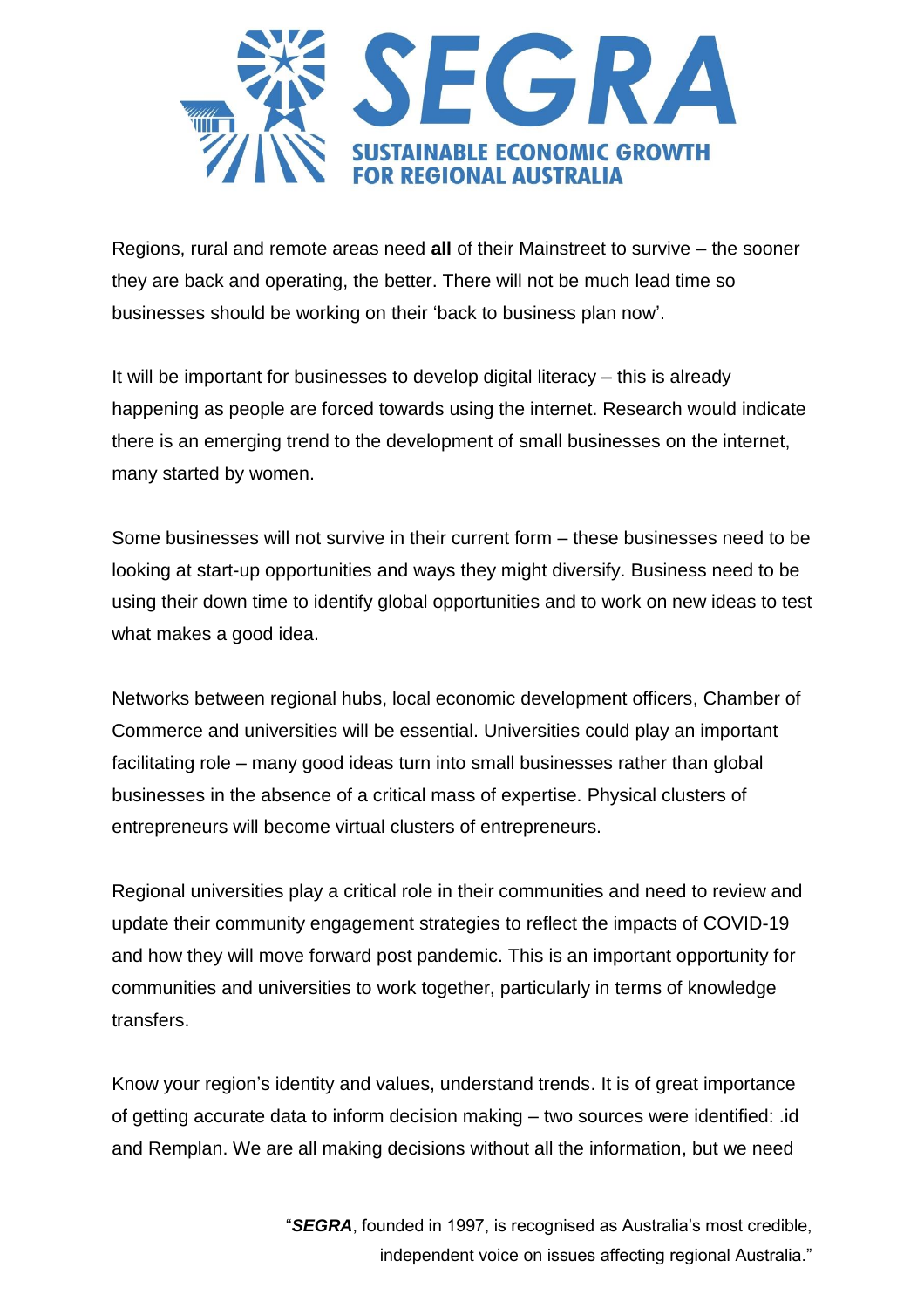

to move forward with the information we have and then review our decisions as more information becomes available.

Be prepared to fail forward and move quickly.

Identify your worst-case scenario and make peace with it. Overcome your fears in order to move forward.

Do not evolve to do something different, but evolve to **be** something different.

Councils have a number of ways to support local businesses through waiving various licence and other fees. It is noted that this will deplete council's resources to do other things.

A number of brand new businesses are starting up and need to be supported. Other businesses will experience long periods of recovery.

Chambers of Commerce and Industry need to work closely together and have up to date knowledge about where the gaps and barriers are. Albany Chamber of Commerce and Industry has been conducting surveys that are available [here.](wwww.albanycci.com.au/chamber-blog/pulse-survey)

## **3. How to invest now to build capability?**

People need to move from crisis management to strategic leading by planning tactical short term opportunities. Establish your own local buy group or delivery group (for example [Still Here\)](http://www.stillhere.com.au/).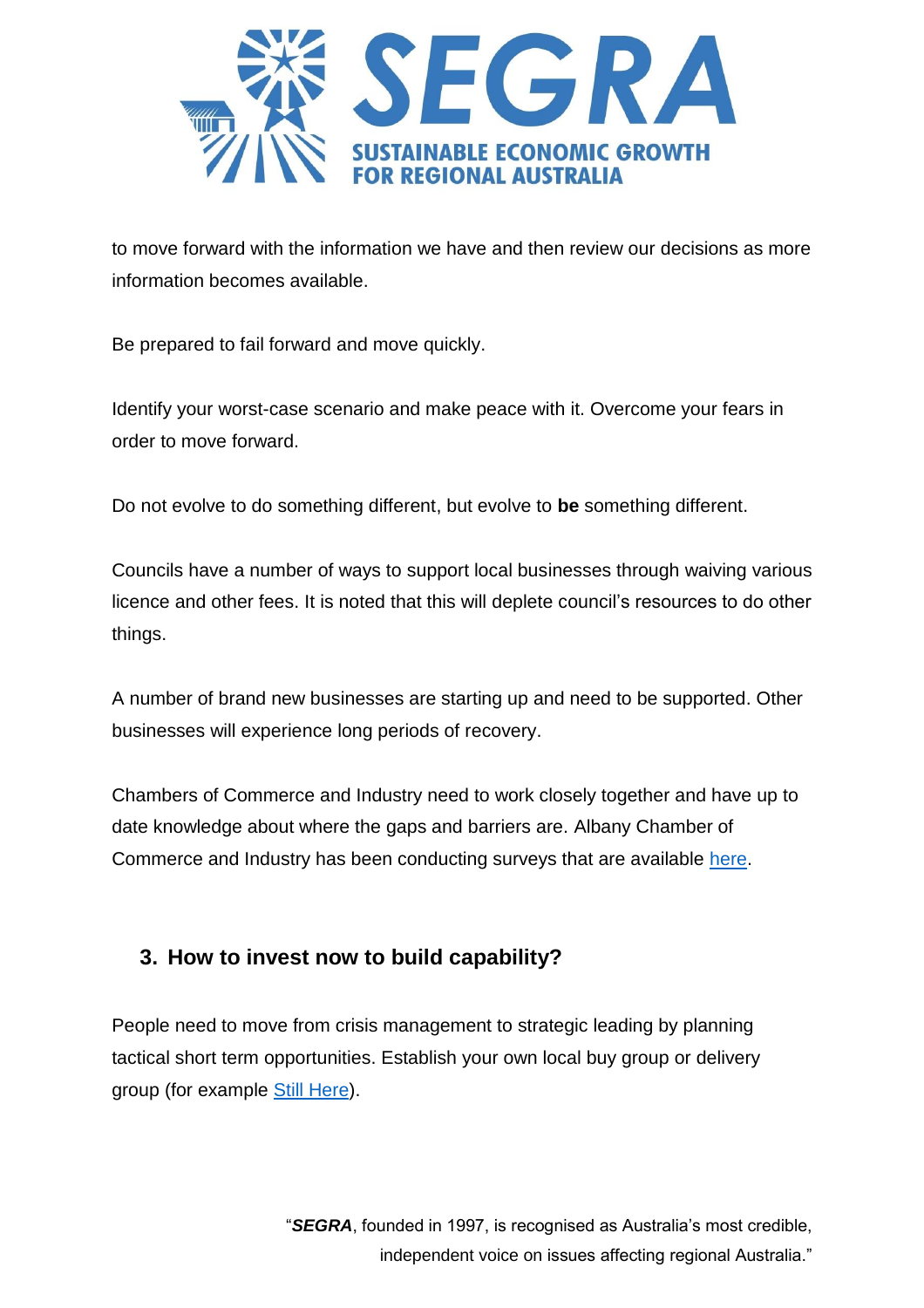

Look at businesses in new ways and try to evolve yourself and your business – stay client focused. It is important to maintain customer loyalty and visibility.

Keep generating brand awareness – continue to communicate with the market using social media platforms. In Mackay, the local businesses have established a Facebook page which had 9558 members within a month. Mackay Regional Council has also set up an online campaign – "Unite, Adapt Believe" to encourage and support business.

Businesses need to keep their finger on the pulse of the staff in the organisation. Communicate every day with your team if they are working remotely.

The gap in digital connectivity is significant for businesses moving forward as well as business start-ups. Internet access continues to be high on the agenda for regional, rural and remote Australia. The need is only going to become more urgent.

Regions need to be actively considering how they can be best positioned for recovery – where might well-being be boosted (e.g. Whittlesea Council resources list).

Hold the tension – have a sense of where you want to be in three years' time. Check in with your attitude as this will be reflected in your leadership.

Assess your company goals regularly and review them constantly: FAST – focus, accountability, simplicity and transparency.

Regions need to consider how they can be best prepared to be first movers in the post COVID-19 recovery.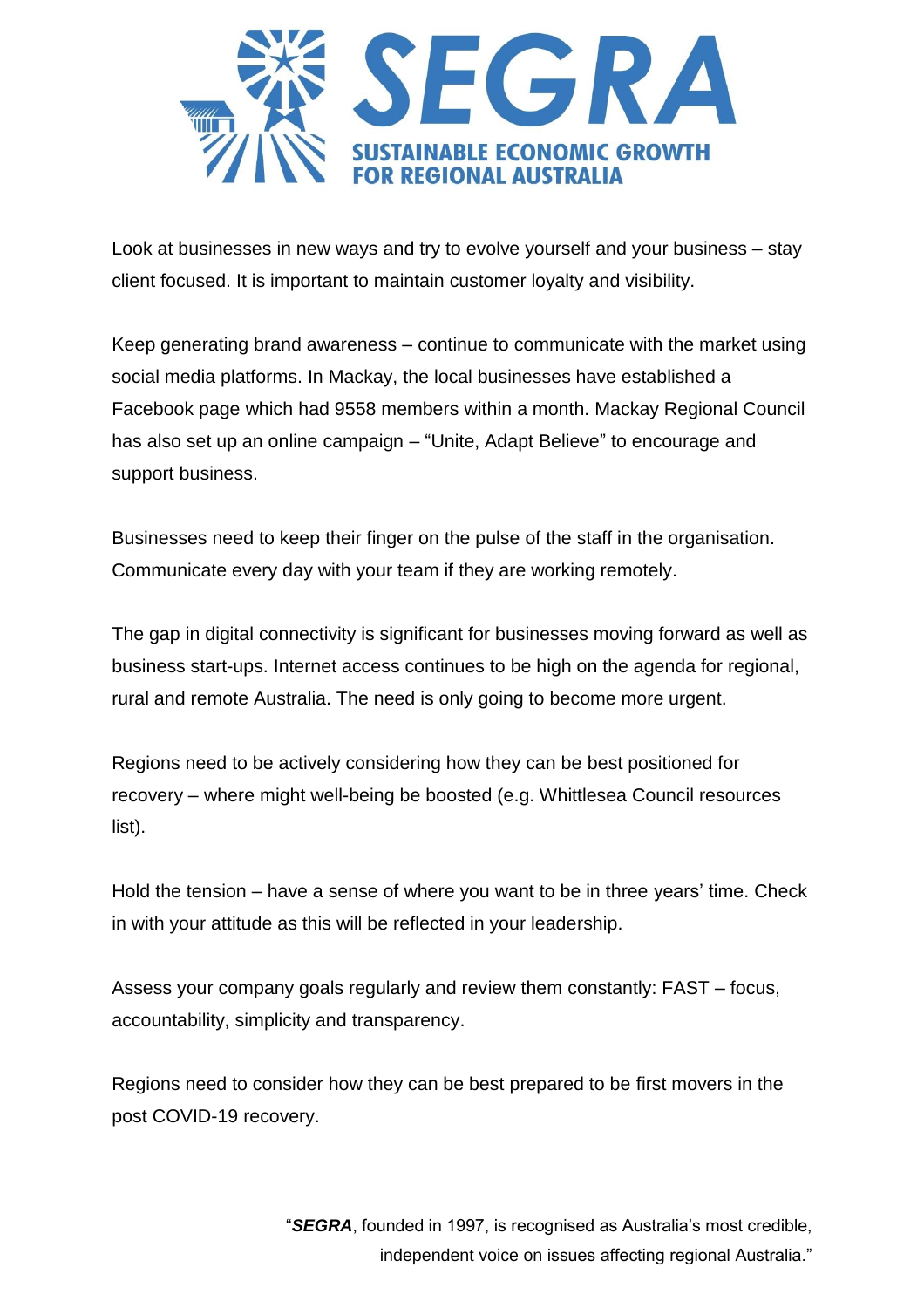

Encourage people to move to regions by actively developing professional careerentry jobs that are high skill and have a career path. As COVID-19 makes businesses become more digitally savvy and mobile there may be opportunities to attract businesses to lifestyle regions.

Try and mitigate the impact on social clubs during this period and help them develop a reactivation strategy.

Regional universities need to be an important player in regional development – need to be providing graduates with skills for 2030's.

Local governments will have some vulnerabilities as a result of loss of income.

Local government has been a major communicator at the local level and can play a significant role in multi-agency co-ordination.

Local mechanisms for sharing tailored information is critical – mail outs are still a highly effective mechanism.

Stay actively involved with your local Regional Development Australia (RDA). They are being increasingly asked to provide feedback to government on key issues from their areas leading to better tailoring of policy and programs.

VET sector and other training agencies need to be ready for the new business models that emerge.

Advocacy for internet and mobile access is vital.

Encourage businesses to be more networked and know each other better – thereby creating a better entrepreneurial culture. All levels of government need to be actively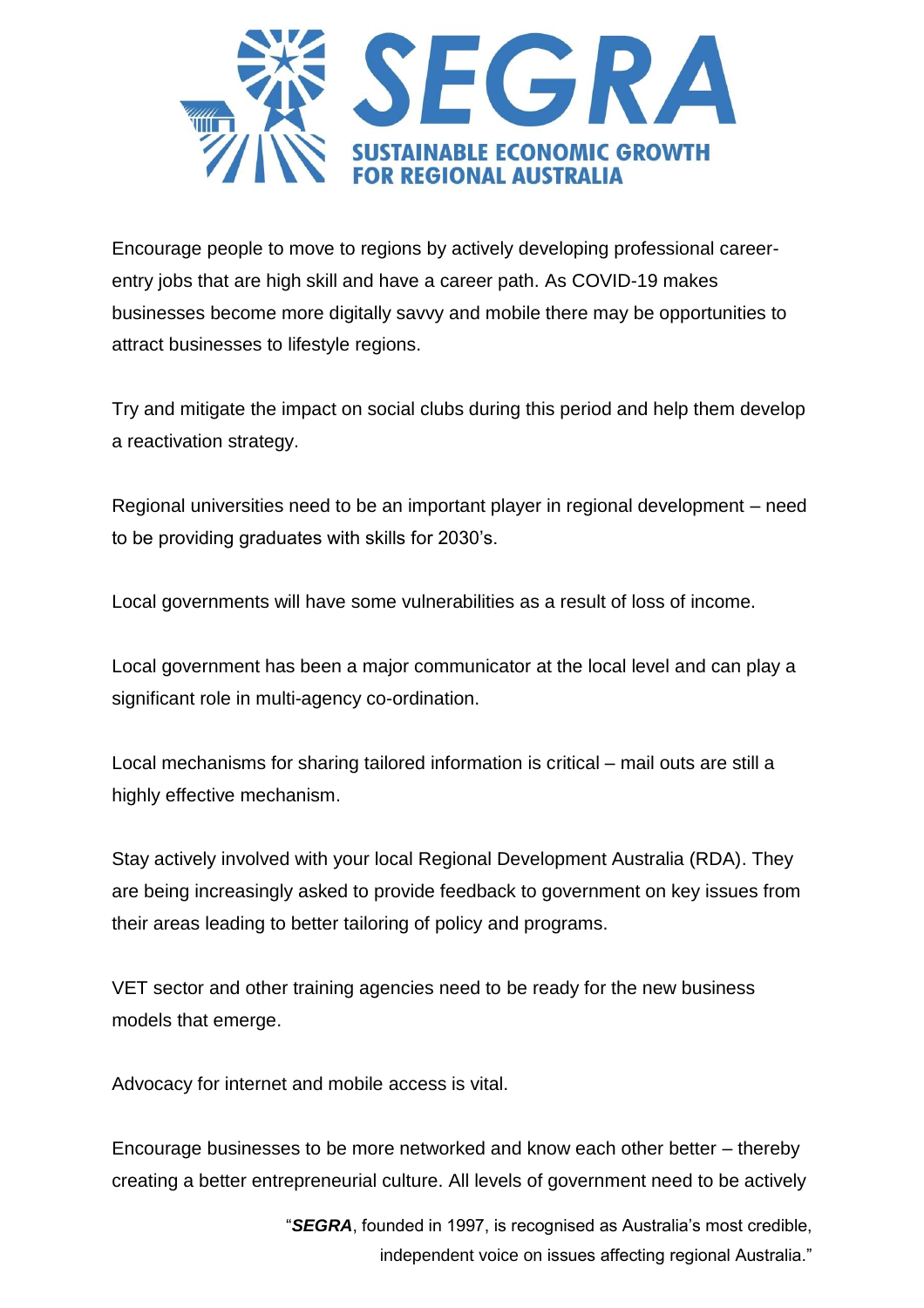

involved in creating an entrepreneurial culture in regional Australia. Some regional universities have research and innovation hubs. Need to identify key individuals in your region who have an entrepreneurial proclivity. Establish a private Facebook group for local businesses to support each other. Chambers of Commerce and Industry can be pivotal in upskilling members and providing advice.

Develop virtual communities of entrepreneurs now.

People in regions need to understand the best approaches and business models for entrepreneurial activity and make links to create knowledges of scale.

Look for opportunities to create circular economies.

Link local businesses into anticipated projects earlier so they can prepare for when the projects go to tender.

Stronger links/co-operation around hard and soft infrastructure development for example actively support entrepreneurs in regional Australia.

Need to turn big ideas into best ideas – local values, local leadership, design thinking, investment attraction.

Recognise that some businesses will not survive this crisis but this does not stop you having a new big business idea.

There is a significant chasm between innovators and early adopters (16%) and followers (68%) and laggards (16%). Need to focus effort on the 85% who are not the early adopters. Regions need as may innovators and early adopters as possible. There is a window of approximately 3 months to pivot.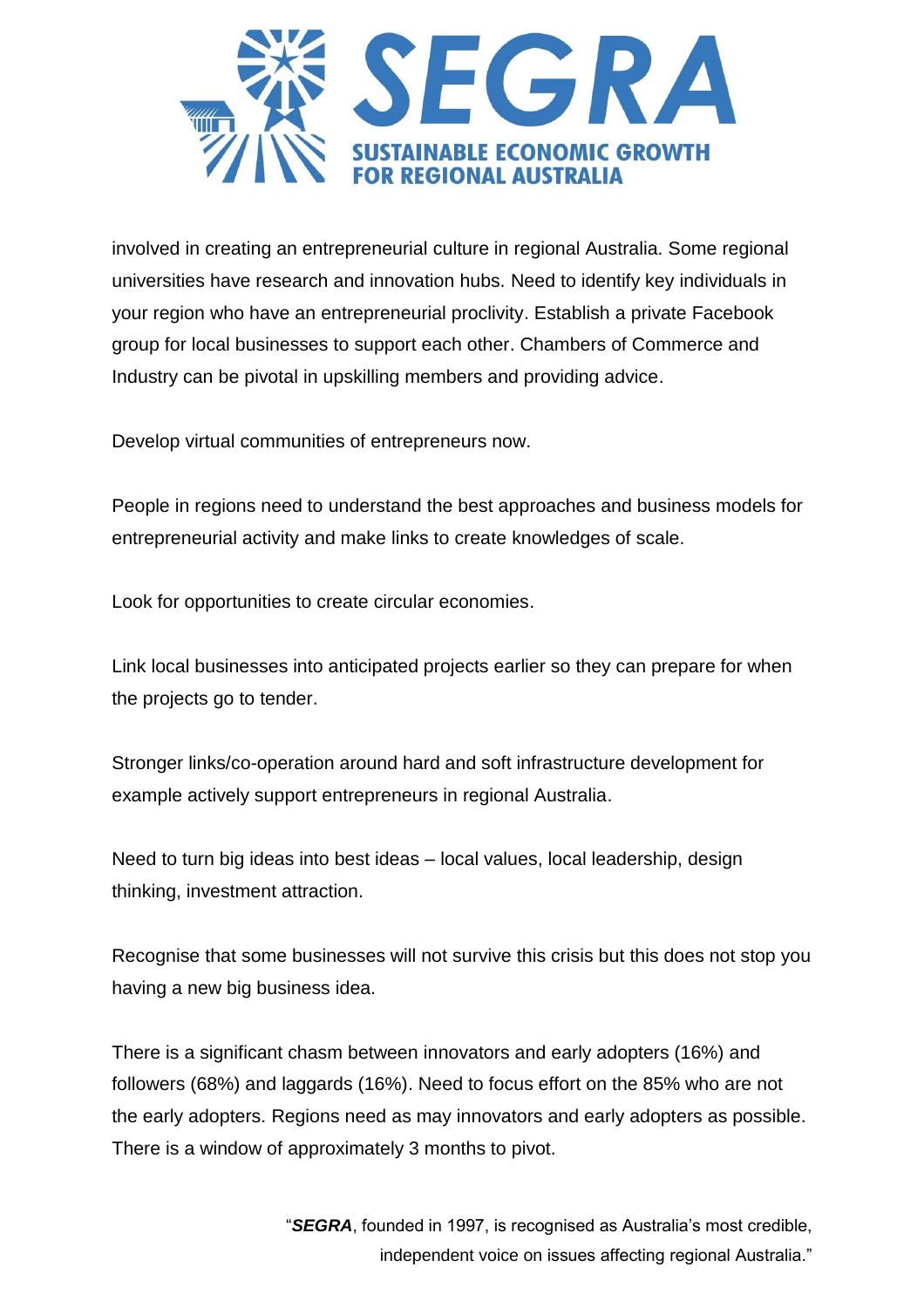

#### **Future Conversations include:**

- 1. Keeping employees, customers, and suppliers safe enhanced workplace safety standards.
- 2. Rebuilding confidence partnership between governments and industry.
- 3. Economic support must transition from 'life-support' to 'acceleration'.

For more information about *SEGRA* please contact: Kate@segra.com.au or phone 0408 882871

#### **Useful websites can be sourced at:**

[https://segra.com.au/latest-news/a-conversation-for-regional-australia-about-covid-](https://segra.com.au/latest-news/a-conversation-for-regional-australia-about-covid-19/)[19/](https://segra.com.au/latest-news/a-conversation-for-regional-australia-about-covid-19/)

This site includes the map that is tracking our conversation schematically around the four key content areas of Business, Health and Wellbeing, Lifestyle and Education [\(https://flowfunnels.com.au/maps/NTg2OQ\)](https://flowfunnels.com.au/maps/NTg2OQ).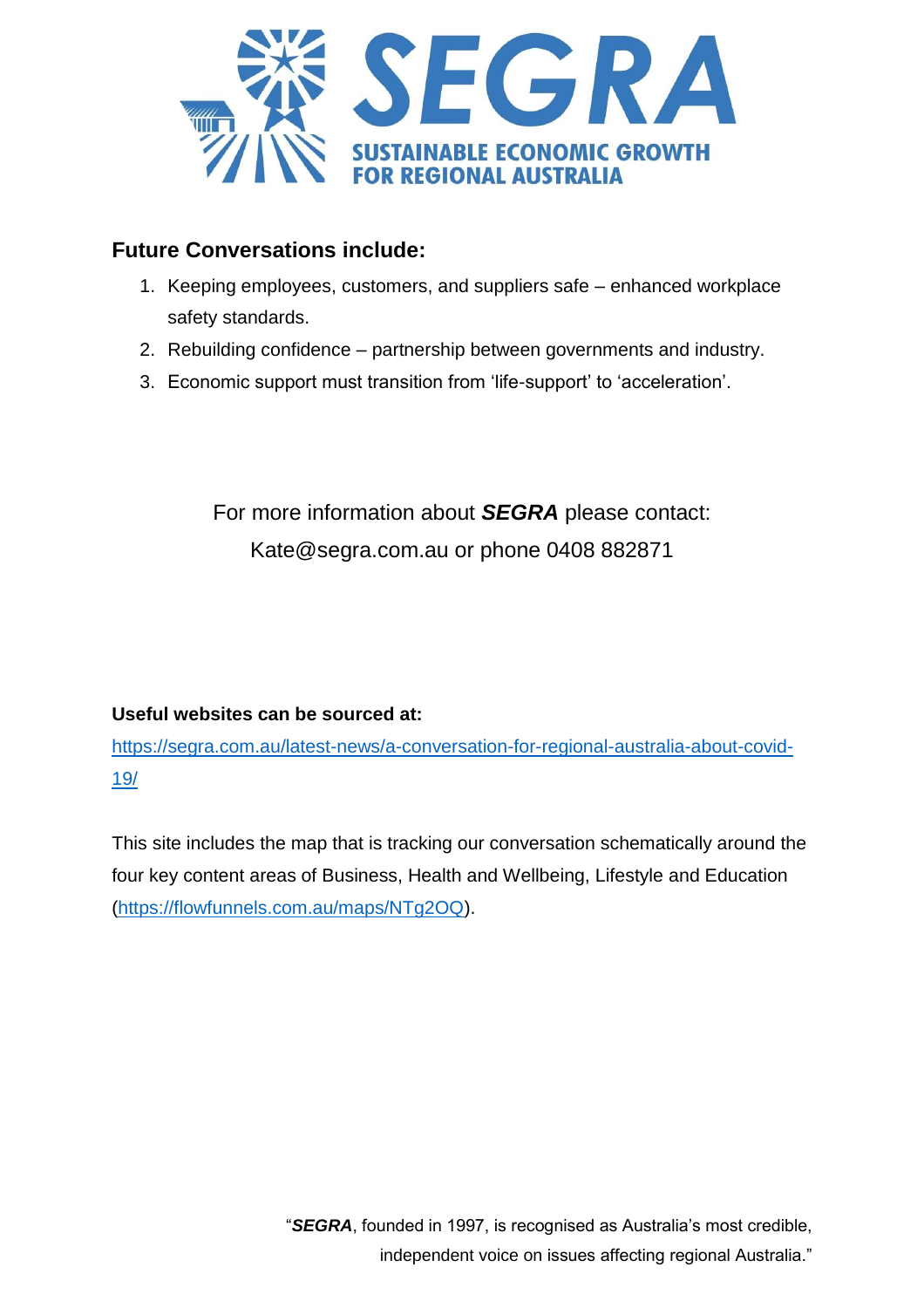

# **Conversation participants and links to the webinar**

# **[Conversation 1: Managing COVID-19 impacts on regional, rural and remote](https://www.youtube.com/watch?v=XqnukJKKbW4&list=PLtOXa4OwTTuM-K6jTyKee1St5993DggYA&index=1)  [Australia](https://www.youtube.com/watch?v=XqnukJKKbW4&list=PLtOXa4OwTTuM-K6jTyKee1St5993DggYA&index=1)** Rod Macdonald, *SEGRA* National Steering Committee Tony Wright, Chief Executive Officer, Limestone Coast Local Government Association

#### **[Conversation 2: Rural Economies](https://www.youtube.com/watch?v=DoWVr42VQZk&list=PLtOXa4OwTTuM-K6jTyKee1St5993DggYA&index=2)**

Ben Lyons, Rural Economies Centre of Excellence, University of Southern Queensland

**[Conversation 3: Building Social Capacity](https://www.youtube.com/watch?v=F1ij1YiDWgo&list=PLtOXa4OwTTuM-K6jTyKee1St5993DggYA&index=3)**

Professor Jim Cavaye, University of Tasmania

#### **[Conversation 4: Local Government Perspectives](https://www.youtube.com/watch?v=djglAnq9WyQ&list=PLtOXa4OwTTuM-K6jTyKee1St5993DggYA&index=4)**

Cr Anita Rank, Mayor, Glenelg Shire Council Fiona Gaske, Chair, RDA Darling Downs South West Trudi Bartlett, Chief Executive Officer, RDA Darling Downs South West

**[Conversation 5: Encouraging Entrepreneurship during COVID-19](https://www.youtube.com/watch?v=fwR7frU8hcA&list=PLtOXa4OwTTuM-K6jTyKee1St5993DggYA&index=5)**

Colin Kinner, Chief Executive Officer, Startup Onramp Chad Renando, Chief Executive Officer, Startup Status

**[Conversation 6: Leadership during a time of Crisis](https://www.youtube.com/watch?v=z3W5cQeD7zE&list=PLtOXa4OwTTuM-K6jTyKee1St5993DggYA&index=6)** Sara Hales, Chief Executive Officer, The Bold Effect Dave Clare, Dave Clare Consultancy

**[Conversation 7: Keeping your Mainstreet Alive during COVID-19 Vol.](https://www.youtube.com/watch?v=tH90nm08q3w&list=PLtOXa4OwTTuM-K6jTyKee1St5993DggYA&index=7) 1**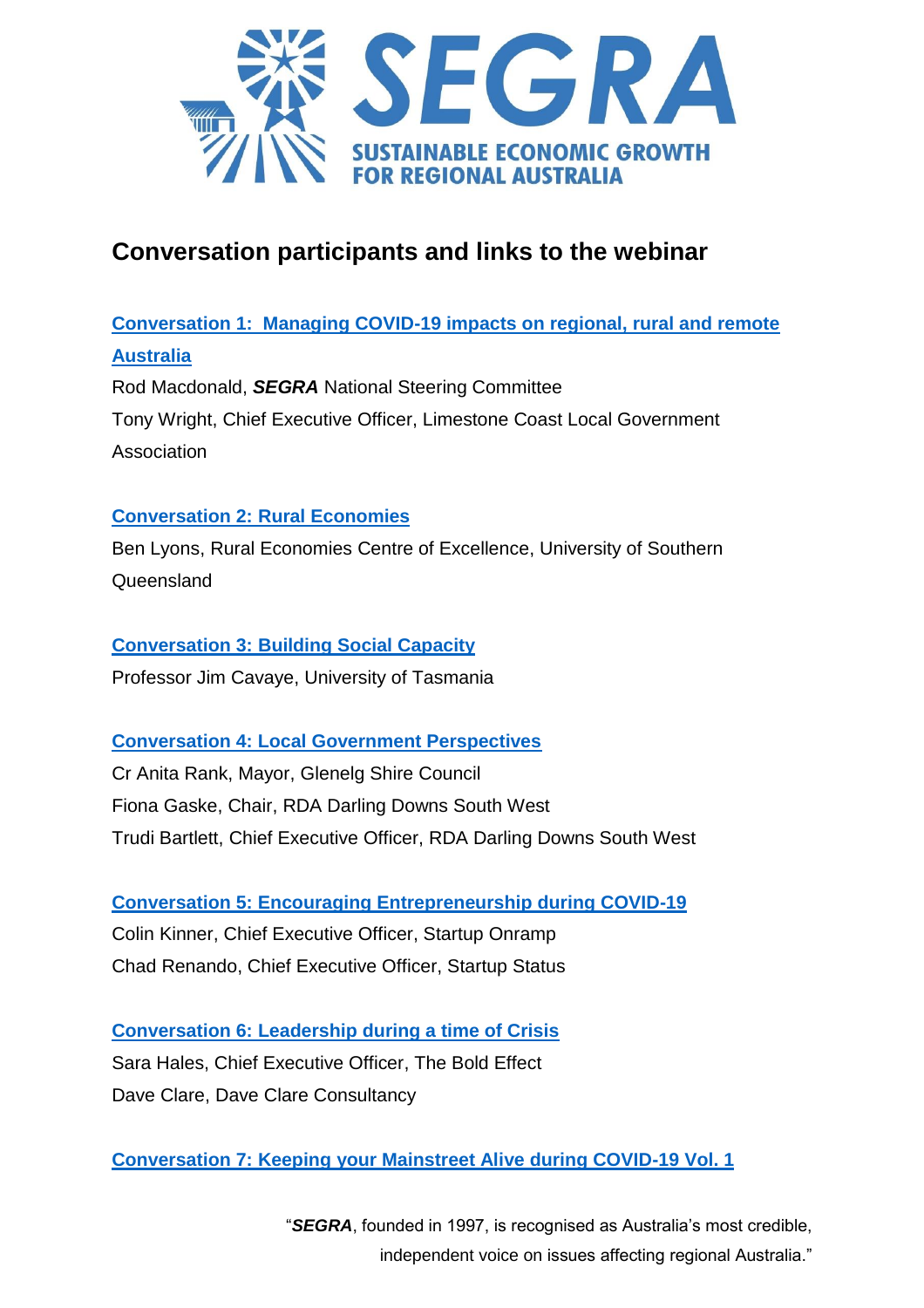

Robert Prestipino, Vital Places

#### **[Conversation 8: Keeping your Mainstreet Alive during COVID-19 Vol. 2](https://www.youtube.com/watch?v=tQQsoLFF6Ec&list=PLtOXa4OwTTuM-K6jTyKee1St5993DggYA&index=8)**

Robert Prestipino, Vital Places Teona Cousin, Manager Economic Development and Tourism, Mackay Regional **Council** 

**Conversation 9: [The Role of Universities in Regional Economic Development](https://www.youtube.com/watch?v=9vcJie-_ngk&list=PLtOXa4OwTTuM-K6jTyKee1St5993DggYA&index=9)**

Fiona Nash, Strategic Advisor, Charles Sturt University Narelle Pearse, Deputy Vice-Chancellor, Central Queensland University

# **[Conversation 10: The Role of Regional Chambers of Commerce and Industry](https://www.youtube.com/watch?v=41JmkRgkVpE&list=PLtOXa4OwTTuM-K6jTyKee1St5993DggYA&index=10)  [during the COVID-19 Crisis](https://www.youtube.com/watch?v=41JmkRgkVpE&list=PLtOXa4OwTTuM-K6jTyKee1St5993DggYA&index=10)**

Ben Flynn, Chief Executive Officer, Geelong Chamber of Commerce and Industry Benita Cattalina, Chief Executive Officer, Albany Chamber of Commerce and **Industry** 

#### **[Conversation 11: Improving Collaboration in the Rebuild Process](https://www.youtube.com/watch?v=ijKWAkqyScc&list=PLtOXa4OwTTuM-K6jTyKee1St5993DggYA&index=11)**

Phil Preston, Collaboration Expert and author of Connecting Profit With Purpose Donna Argus, Manager at NSW Ageing and Disability Commission, and Disaster Welfare Area Coordinator

#### **[Conversation 12: The Impacts on Tourism and COVID-19](https://www.youtube.com/watch?v=D2qsOcDjMiw&list=PLtOXa4OwTTuM-K6jTyKee1St5993DggYA&index=12)**

Cr Bob Manning, Mayor, Cairns Regional Council Mark Olsen, Chief Executive Officer, Tourism Tropical North Queensland

#### **[Conversation 13: The Opportunities of the Circular Economy](https://www.youtube.com/watch?v=ZGe8LFF5_xw&list=PLtOXa4OwTTuM-K6jTyKee1St5993DggYA&index=13)**

Leanne Kemp, Queensland's Chief Entrepreneur Michael Eales, Strategy Designer from Business Models Inc.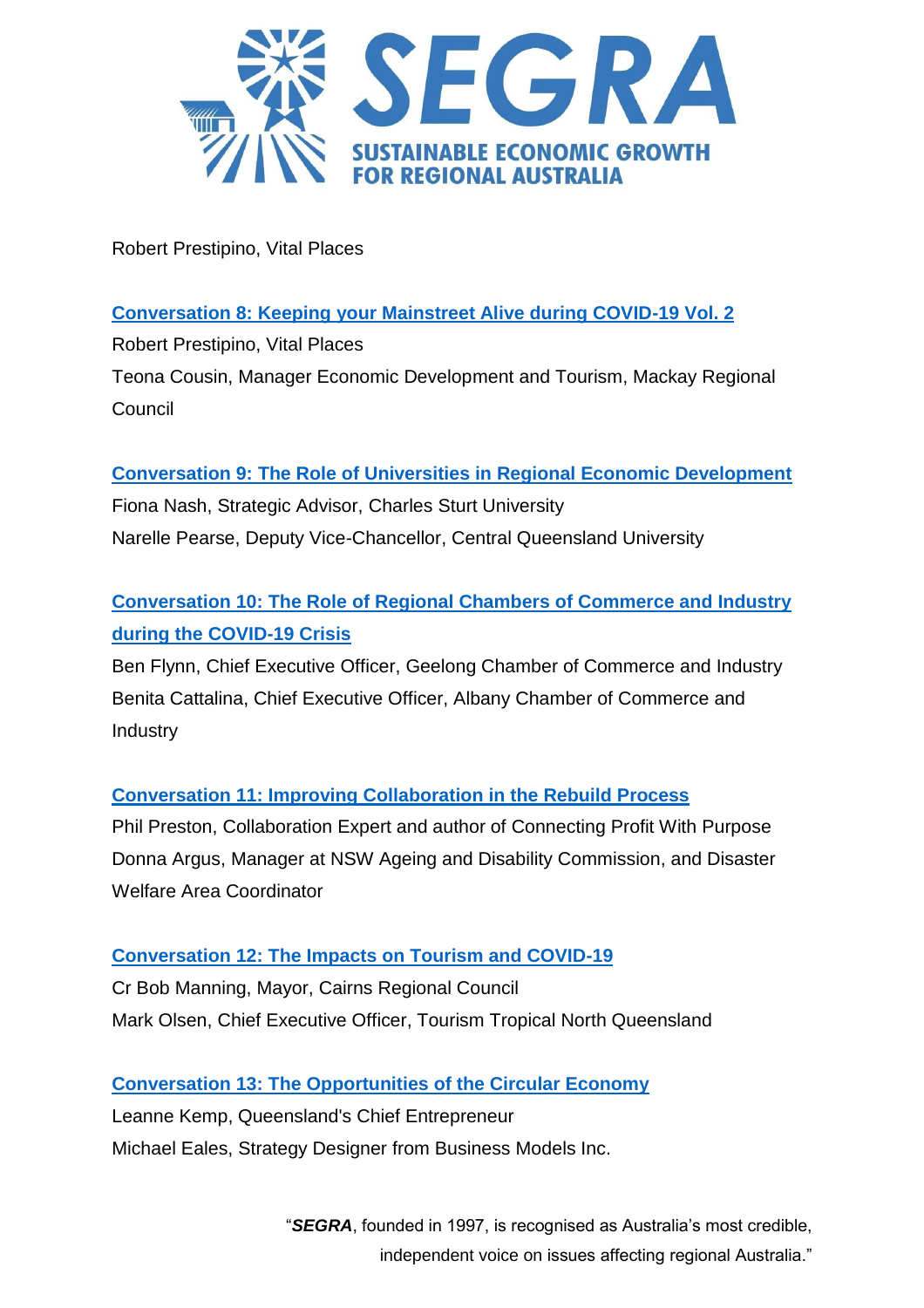

#### **[Conversation 14: Investment Attraction Post COVID-19](https://www.youtube.com/watch?v=EWYZzfQG7Oc&list=PLtOXa4OwTTuM-K6jTyKee1St5993DggYA&index=14)**

Steve Torso, Founder, Wholesale Investor Genevieve Mortimer, Strategist, Climate-KIC

#### **[Conversation 15: Preparing for Post COVID-19 Recovery](https://www.youtube.com/watch?v=yDuuZH5Jg_8&list=PLtOXa4OwTTuM-K6jTyKee1St5993DggYA&index=15)**

Todd Rohl, Chief Executive Officer, Toowoomba Chamber of Commerce and **Industry** Peter Homan, Chief Executive Officer, Southern Queensland Country Tourism Cr Paul Antonio, Mayor, Toowoomba Regional Council

### **[Conversation 16: Preparing for Post COVID-19 Recovery –](https://www.youtube.com/watch?v=LfJRWVb2SlA&list=PLtOXa4OwTTuM-K6jTyKee1St5993DggYA&index=16) a Federal [Perspective](https://www.youtube.com/watch?v=LfJRWVb2SlA&list=PLtOXa4OwTTuM-K6jTyKee1St5993DggYA&index=16)**

Sue Kilpatrick, Chair, Regional Development Australia Tasmania Craig Perkins, Chief Executive Officer, Regional Development Australia Tasmania Megan Dixon, Director of Regional Development, Regional Development Australia **Orana** 

## **[Conversation 17: The Opportunities for Ecotourism and Geotourism in the](https://www.youtube.com/watch?v=DV2PZLEsfk4&list=PLtOXa4OwTTuM-K6jTyKee1St5993DggYA&index=17)  [Post COVID-19 Environment](https://www.youtube.com/watch?v=DV2PZLEsfk4&list=PLtOXa4OwTTuM-K6jTyKee1St5993DggYA&index=17)**

Rod Hillman, Chief Executive Officer, Ecotourism Australia Angus M Robinson, Co-ordinator, National Geotourism Strategy, Australian Geoscience Council Inc.

#### **[Conversation 18: Beyond crises: Shaping the Parameters of Regional Viability](https://www.youtube.com/watch?v=TjPBDd3XtxU&list=PLtOXa4OwTTuM-K6jTyKee1St5993DggYA&index=18)**

Anthony Hogan, Honorary Professor, Faculty of Health Sciences, University of Sydney

MC: Ian Doyle, Executive Producer, The Tom Kruse Collection